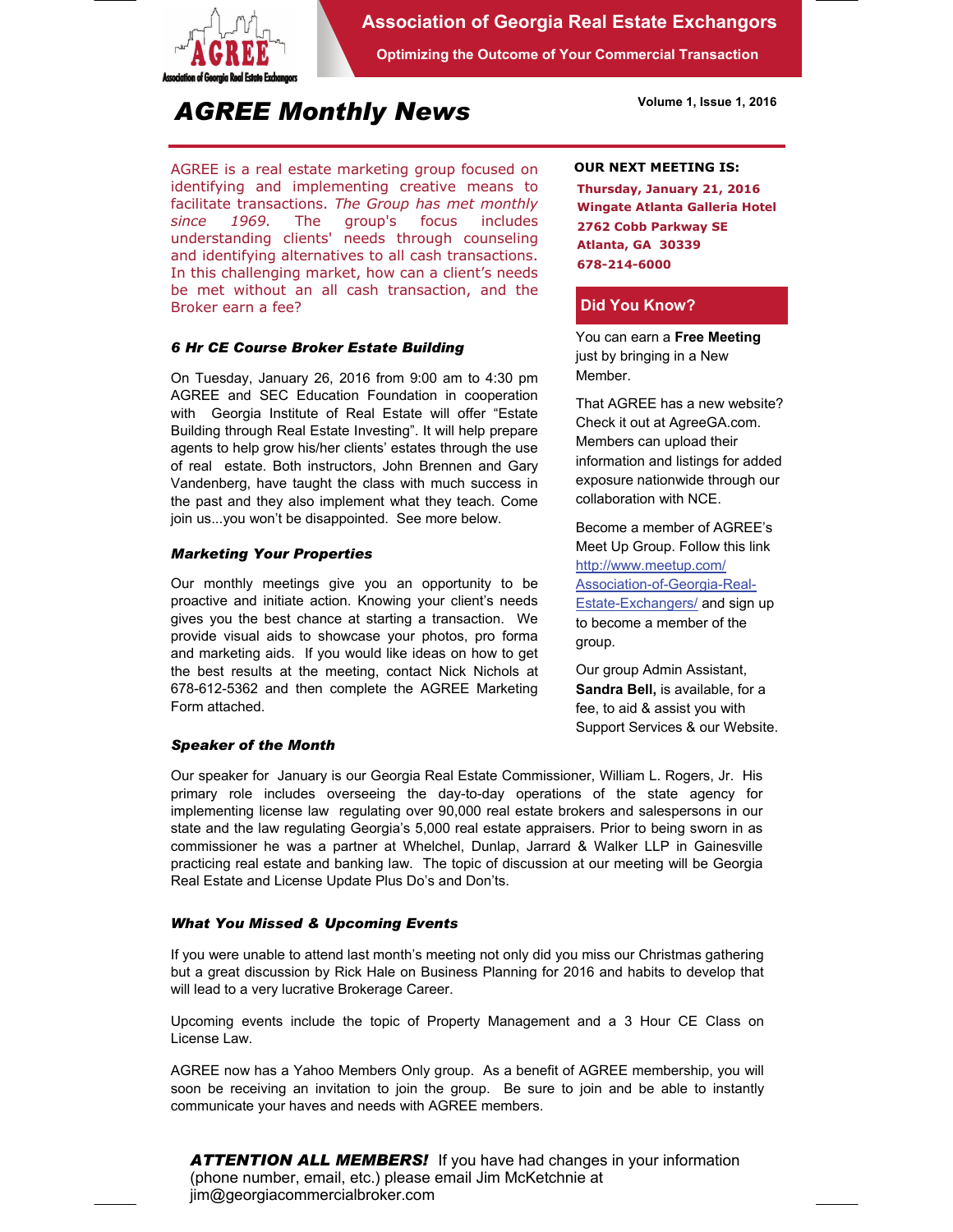# *THE AGREE JANUARY MEETING AGENDA*

**When:** Thursday, January 21, 2016

- **Where:** Wingate Atlanta Galleria Hotel, 2762 Cobb Parkway, SE, Atlanta, GA 30339. I-285 West to Hwy. 41 (Cobb Parkway). The ramp deadends into Hwy. 41. Turn Right on Hwy. 41 for 100 yards, then left on Spring Rd. The Hotel is on the left, a 4 Story building. COPY AND PASTE to your browser: http://www.mapquest.com/us/georgia/hotelsmotel-atlanta/wingate-by-windham-atlantagalleria-center-269976512
- **Cost:** JUST \$10 or \$25 for guests (guests who join will receive a \$15 credit toward annual dues). Members who bring a guest, if the guest joins, your meeting is FREE. Annual Membership dues are \$75. Associate Membership (attorneys, lenders, appraisers, etc.) due are \$125. Dues can be paid on site, or mailed to AGREE Board of Directors, c/o Atlanta Board of Realtors, 5784 Lake Forrest Drive, Atlanta, GA 30328. AGREE accepts credit cards presented at the meeting.
- **8:00-8:45:** A Free Full Buffet Breakfast served until 8:50 a.m. So get there early and partake with other AGREE folks. Start a Transaction and Network, then Register for the Meeting and enjoy another cup of coffee and/or breakfast roll.
- **8:45-9:00:** A brief session will be taught (for new attendees, or not so new attendees) on "How to Participate and Succeed in a Marketing Session".
- **9:00-11:45:** Marketing Session. New Sessions to Create Transactions, Verbal and Written Haves and Wants, Formal Presentations, Suggestions from Attendees on Creation Transactions, Cash and Mortgages available for deals. Enter your properties on the NEW AGREE WEBSITE. It's a great tool for AGREE members, so take advantage of it at no cost.
- **11:45-12:15:** Speaker, William L. Rogers, Jr., GREC Commissioner
- **12:15-12:45:** A free delicious vitamin and nutrition packed lunch is provided. This is a great time to talk about potential deals, continue your transaction discussions from breakfast or just find out something you did not know about others at your table. This opportunity is really more important than one might think.
- **12:45-2:00:** Additional marketing, problem solving, brandstorming and deal initiating sessions.

## **The Group only gets together once a month. Use the Power of the Group to help You solve needs and issues.**

Prepare for the meeting. Give yourself the best chance to start transactions. COUNSEL -**COUNSEL - COUNSEL** your clients to find out their real needs from a transaction. An all cash deal is great, but in this environment, are you going to limit yourself to just that? Are your Clients expectations reasonable? Find out about the existing debt on the property. If your Client will not reveal such info, do you really need them?